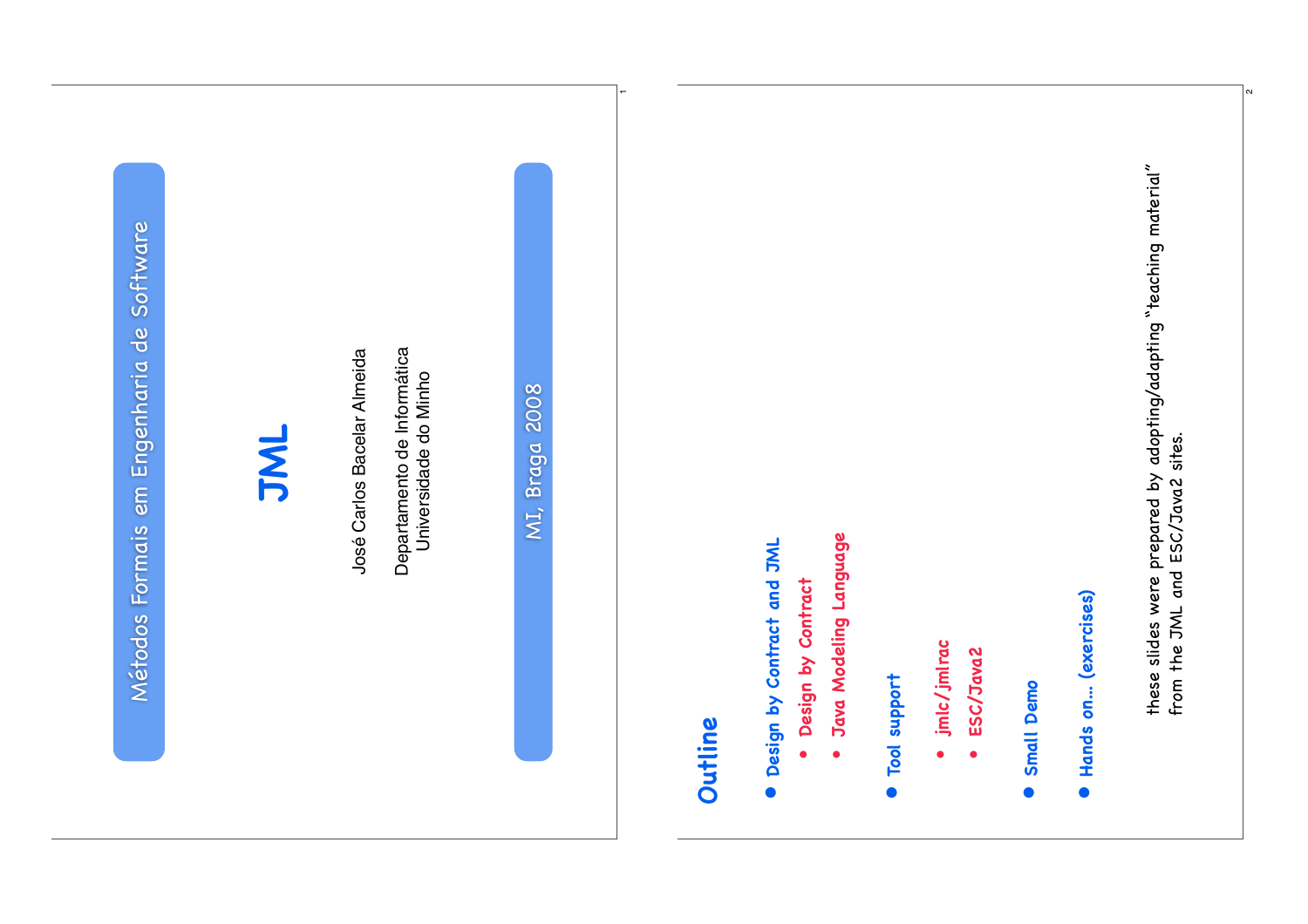# Design by Contract (DBC) **Design by Contract (DBC)**

## Design by Contract **Design by Contract**

ო

- **Introduced by Bertrand Meyer (Eiffel language)...** Introduced by Bertrand Meyer (Eiffel language)...
- $\bullet$  (...influenced by VDM, Larch, ...) (...influenced by VDM, Larch, ...)
- As a way of: As a way of:
- Recording details of method responsibilities and assumptions; Recording details of method responsibilities and assumptions;
- Document intention (specification) of software components Document intention (specification) of software components (object invariants; methods; etc.); (object invariants; methods; etc.); -
- Avoiding constantly checking arguments; Avoiding constantly checking arguments; -
- Assigning blame across interfaces. Assigning blame across interfaces. -
- •Goals:
- work out application design by writing contracts rather than work out application design by writing contracts rather than code; -
- express design at multiple levels (UML, JML, ...); express design at multiple levels (UML, JML, ...); -
- refine design by refining contracts; refine design by refining contracts; -
- write code once when architecture is stable. write code once when architecture is stable. -

4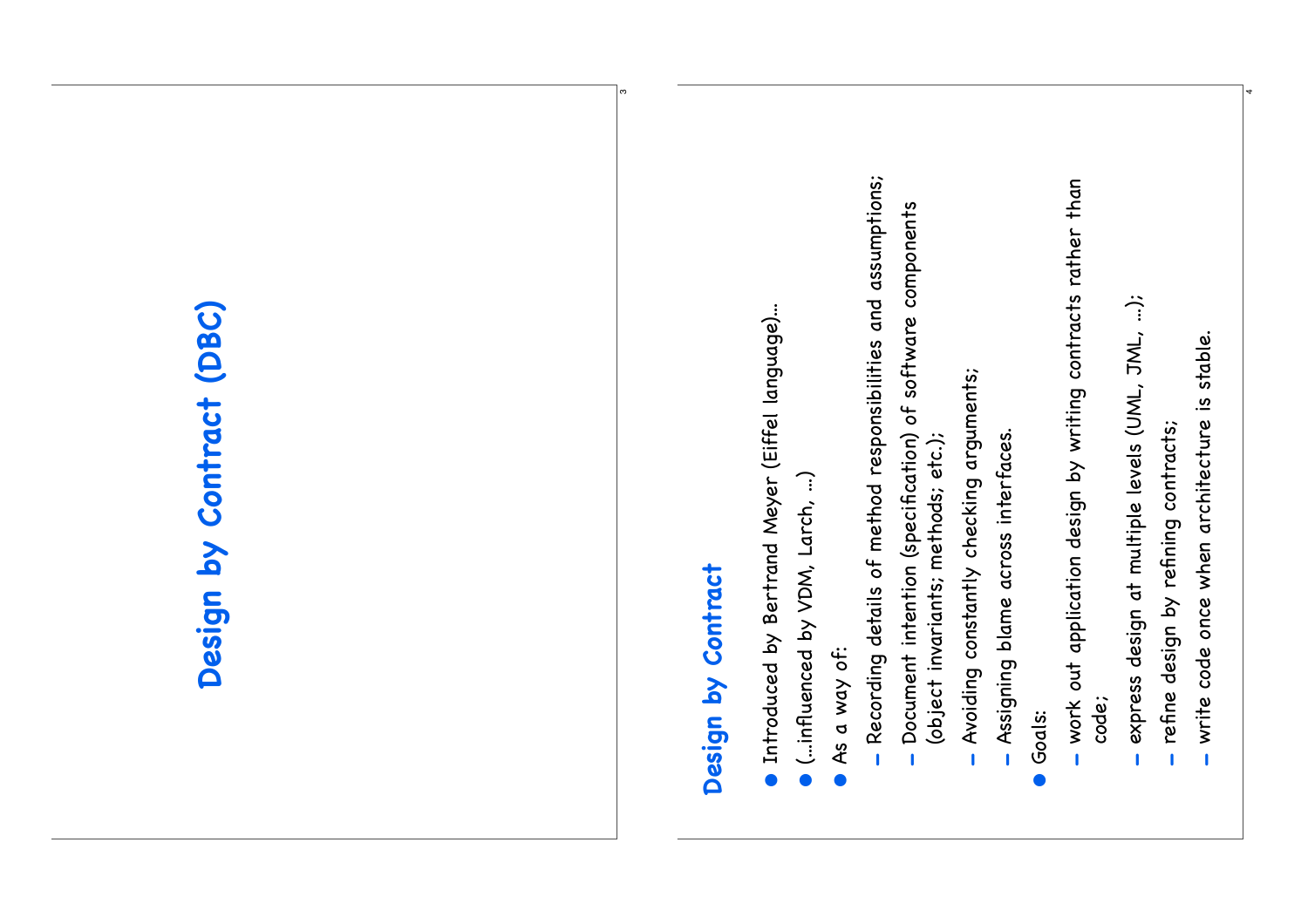| improve quality of subsystems with medium-level specifications;<br>evaluate system quality through rigorous testing or verification<br>In practice, in many situations we need to address the opposite<br>the number and quality of unit tests is typically very poor;<br>realize and test against critical design constraints using<br>- improve understanding of architecture with high-level<br>specification-driven code and architecture evaluation;<br>direction (e.g. software maintenance, certification, …)<br>a body of code exists and must be annotated<br>$-$ the goal of annotation is typically unclear;<br>the architecture is typically ill-specified;<br>the code is typically poorly documented;<br>Contract the Design (J. Kiniry)<br>of key subsystems.<br>specifications;<br>Godls:<br>$\begin{array}{c} \rule{0pt}{2.5ex} \rule{0pt}{2.5ex} \rule{0pt}{2.5ex} \rule{0pt}{2.5ex} \rule{0pt}{2.5ex} \rule{0pt}{2.5ex} \rule{0pt}{2.5ex} \rule{0pt}{2.5ex} \rule{0pt}{2.5ex} \rule{0pt}{2.5ex} \rule{0pt}{2.5ex} \rule{0pt}{2.5ex} \rule{0pt}{2.5ex} \rule{0pt}{2.5ex} \rule{0pt}{2.5ex} \rule{0pt}{2.5ex} \rule{0pt}{2.5ex} \rule{0pt}{2.5ex} \rule{0pt}{2.5ex} \rule{0$<br>$\bullet$ | Contracts in Software<br>/*@ requires $x \ge 0.0$ | $\ddot{\bullet}$<br>v<br>$\mathbf{x}$<br>Î,<br>ensures Math.abs(\result*\result<br>public static double sqrt (double x)<br>$\mathbf{a}$ $\star$ / |
|------------------------------------------------------------------------------------------------------------------------------------------------------------------------------------------------------------------------------------------------------------------------------------------------------------------------------------------------------------------------------------------------------------------------------------------------------------------------------------------------------------------------------------------------------------------------------------------------------------------------------------------------------------------------------------------------------------------------------------------------------------------------------------------------------------------------------------------------------------------------------------------------------------------------------------------------------------------------------------------------------------------------------------------------------------------------------------------------------------------------------------------------------------------------------------------------------------|---------------------------------------------------|---------------------------------------------------------------------------------------------------------------------------------------------------|
|------------------------------------------------------------------------------------------------------------------------------------------------------------------------------------------------------------------------------------------------------------------------------------------------------------------------------------------------------------------------------------------------------------------------------------------------------------------------------------------------------------------------------------------------------------------------------------------------------------------------------------------------------------------------------------------------------------------------------------------------------------------------------------------------------------------------------------------------------------------------------------------------------------------------------------------------------------------------------------------------------------------------------------------------------------------------------------------------------------------------------------------------------------------------------------------------------------|---------------------------------------------------|---------------------------------------------------------------------------------------------------------------------------------------------------|

ഗ

| Obligations                         | Rights                              |
|-------------------------------------|-------------------------------------|
| Passes non-negative<br>number       | root approximation<br>Gets square   |
| returns square root<br>Computes and | Assumes argument<br>is non-negative |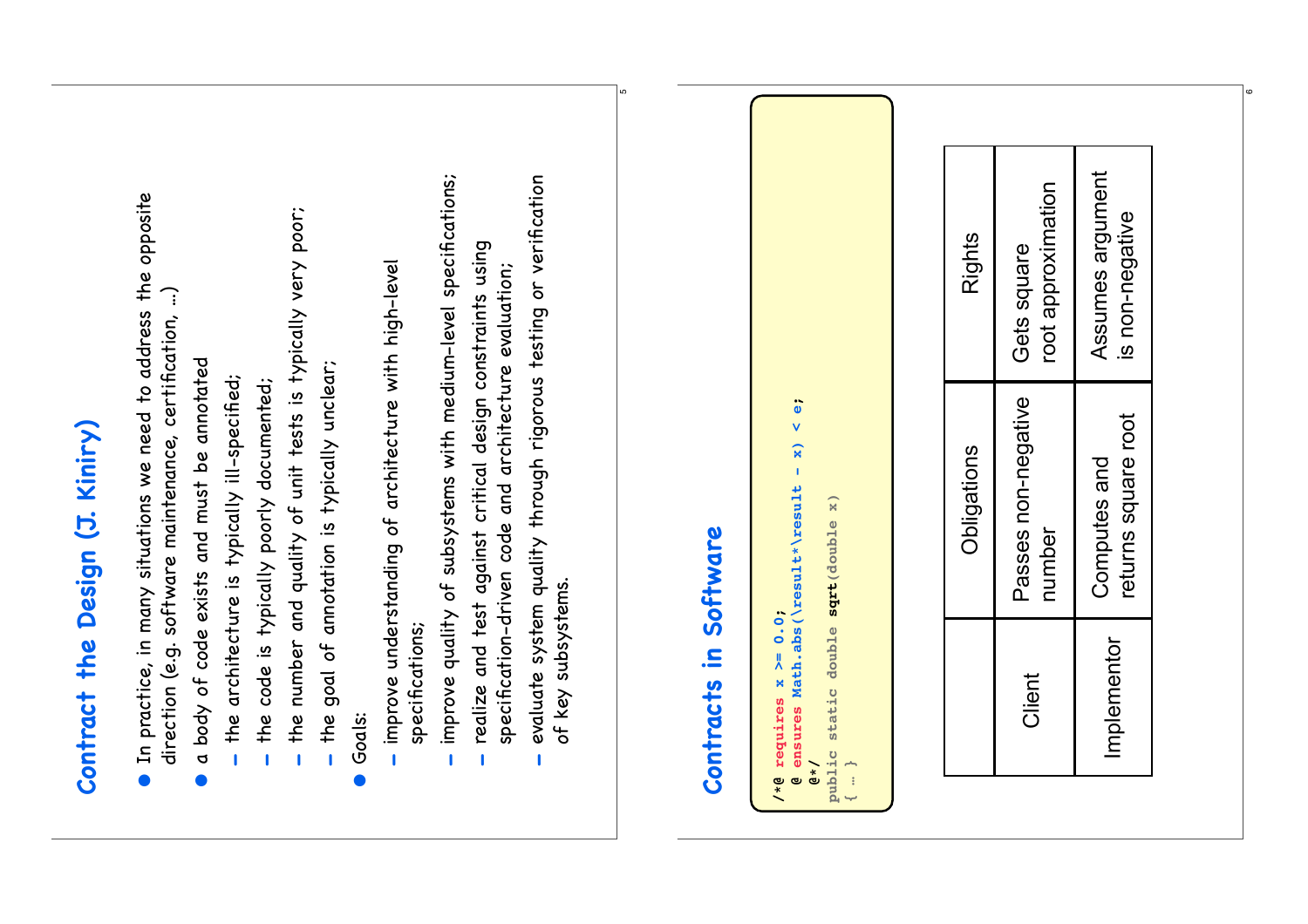| Implementor perspective: what is expected (assumed)<br>A method's precondition says:<br>Pre and Postconditions | from the environment (in particular, the method<br>arguments);<br>Ì | Client perspective: what should be accomplished to "use"<br>the method.<br>Ï | A method's postcondition says: | - Implementor perspective: what is intended with the<br>method; |
|----------------------------------------------------------------------------------------------------------------|---------------------------------------------------------------------|------------------------------------------------------------------------------|--------------------------------|-----------------------------------------------------------------|
|----------------------------------------------------------------------------------------------------------------|---------------------------------------------------------------------|------------------------------------------------------------------------------|--------------------------------|-----------------------------------------------------------------|

 Client perspective: what is legitimate to assume from the Client perspective: what is legitimate to assume from the method call. method call. -

 $\check{~}$ 

#### **DBC Advantages of DBC**  $\overline{\mathbf{b}}$ Advantages

- Contracts are: Contracts are: •
- more abstract than code; more abstract than code; -
- not necessarily constructive (e.g. quantified over infinite types);  $-$  not necessarily constructive (e.g. quantified over infinite types); -
- but often machine checkable (so can help with debugging and but often machine checkable (so can help with debugging and testing);
- and contracts can always be up-to-date. and contracts can always be up-to-date . -
- contract can be satisfied in many ways. E.g. for square root:  $\bullet$  A contract can be satisfied in many ways. E.g. for square root:  $\triangleleft$ •
- Linear search Linear search -
- Binary search Binary search -
- Newton's method Newton's method -
- $\vdots$ …
- These will have varying non-functional properties These will have varying non-functional properties •
- Efficiency - Efficiency
- Memory usage Memory usage -
- So, a contract abstracts from all these implementation details.  $\bullet$  So, a contract abstracts from all these implementation details. •

 $^{\circ}$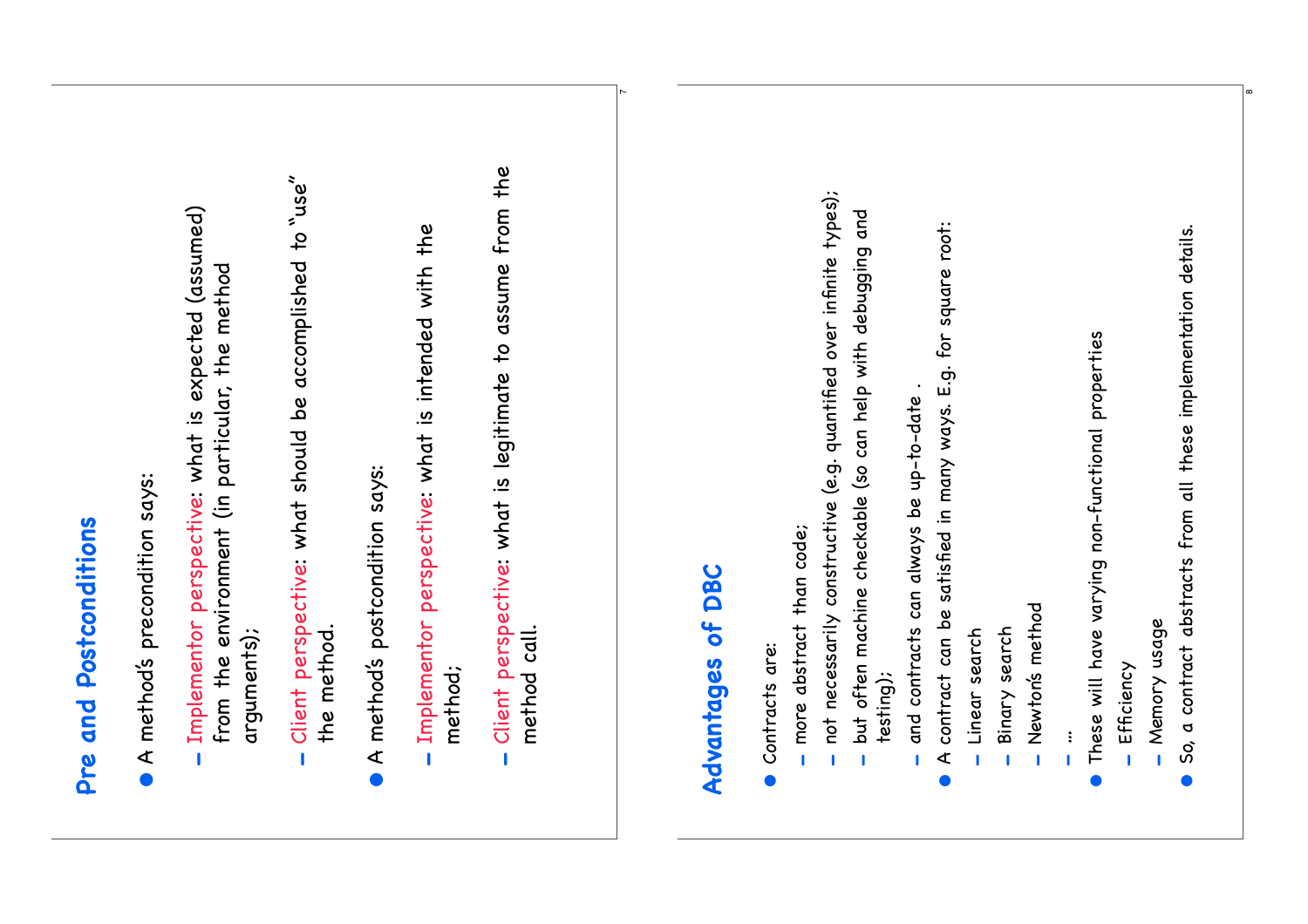## More advantages of DBC **More advantages of DBC**

- · Blame assignment. Who is to blame if: Blame assignment. Who is to blame if:
- Precondition doesn't hold? Precondition doesn't hold? -
- Postcondition doesn't hold? Postcondition doesn't hold? -
- Avoids inefficient defensive checks Avoids inefficient defensive checks •

```
\mathbf{x}public static int binarySearch(Thing[] a, Thing x)
//@ requires a!=null && x!=null;<br>//@ requires (* a is sorted *);<br>public static int binarySearch(Thing[] a, Thing
           //@ requires a!=null && x!=null;
                                           //@ requires (* a is sorted *);
                                                                                                    { … }
```

```
Modularity of Reasoning
      Modularity of Reasoning
       •
```

```
…source.close();<br>dest.close();<br>getFile().setLastModified(loc.modTime().getTime());
                       source.close();
                                                   dest.close();
                                                                             getFile().setLastModified(loc.modTime().getTime());
                                                                                                                     …
```
- In order to understand this code... In order to understand this code...
- read these methods contracts... read these methods contracts... -
- instead of look at "all" the code... instead of look at "all" the code...  $\mathbf{I}$

ග



 $|e|$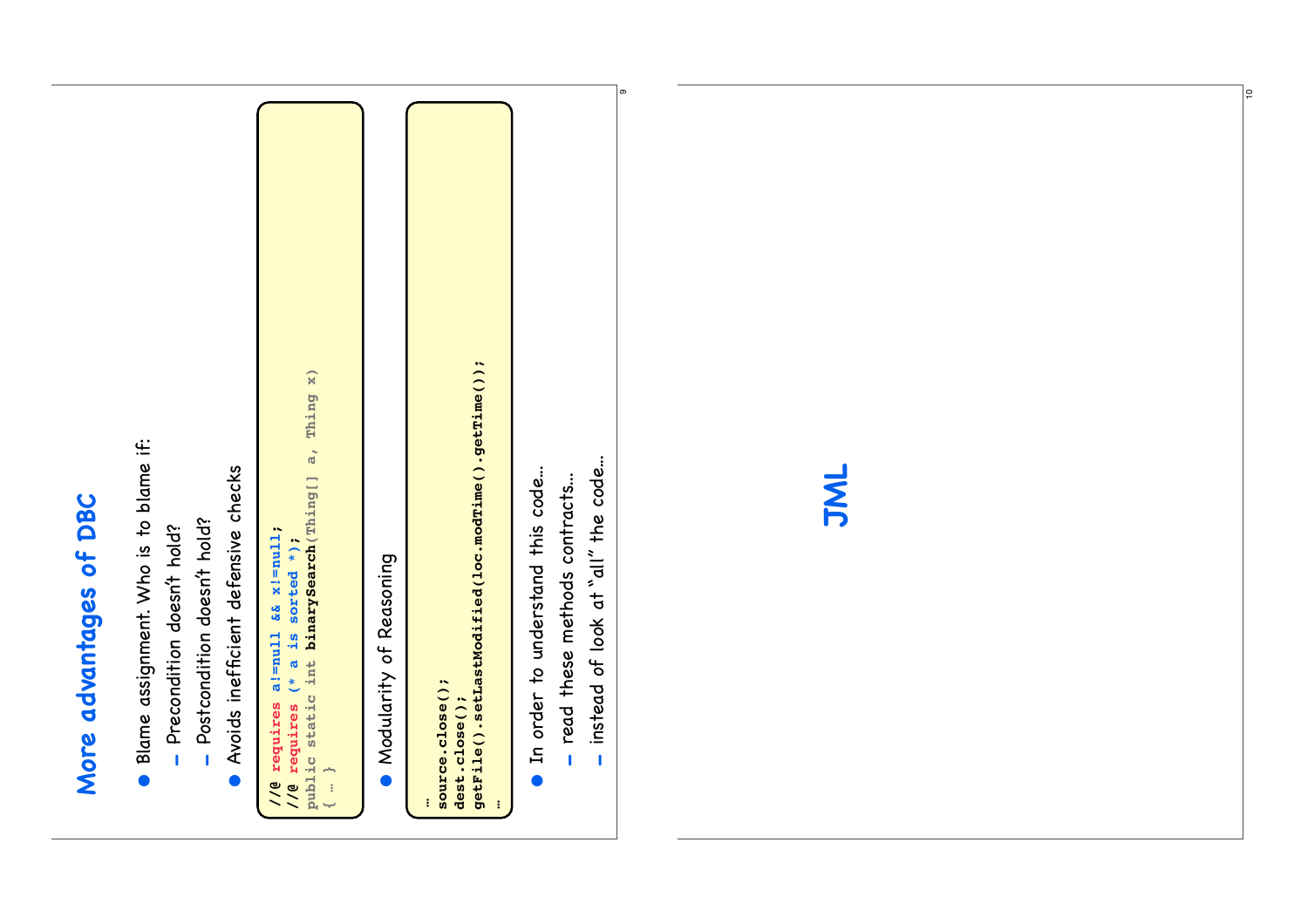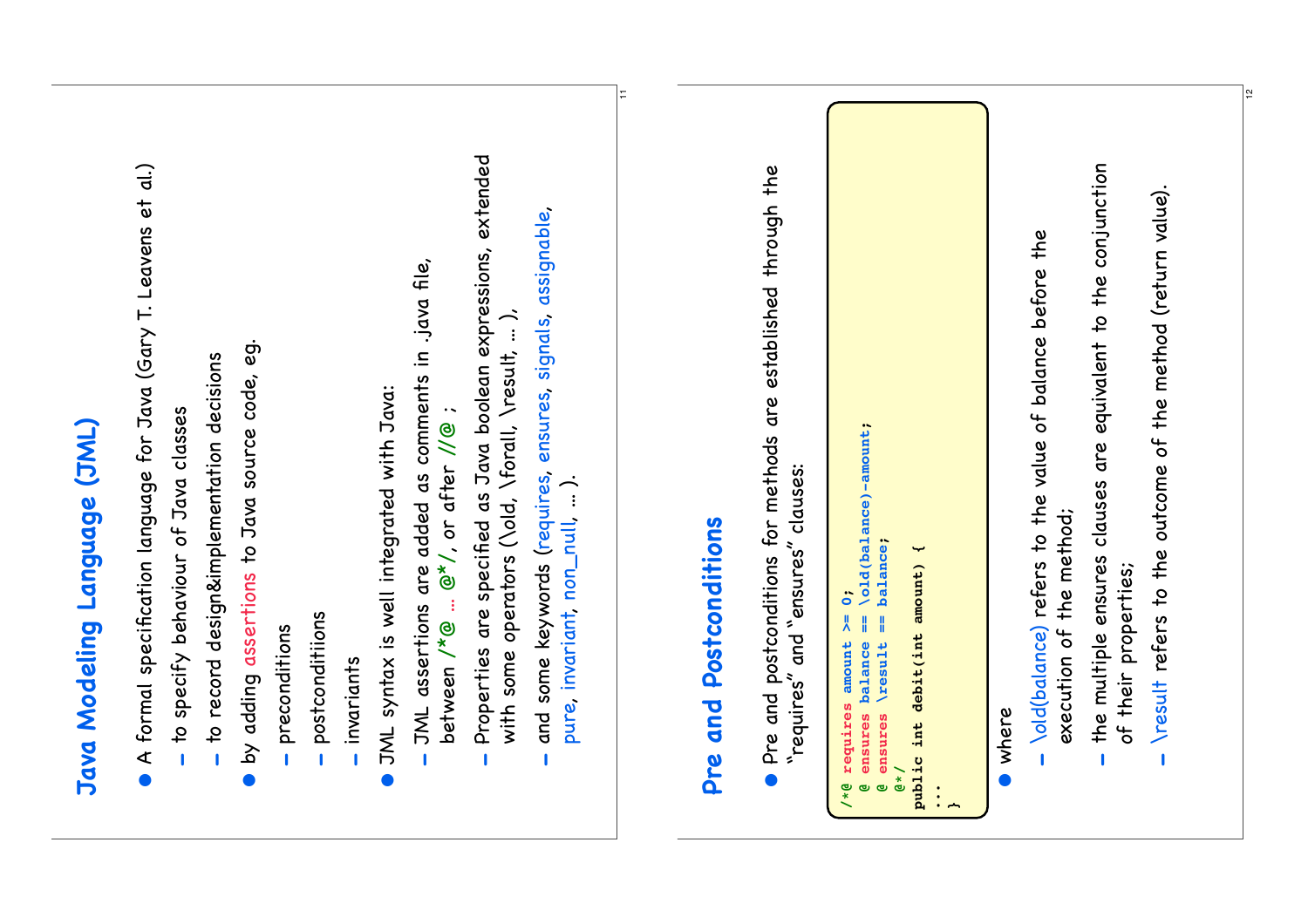| JML properties                                                                                                                                                                                                                                                                                                                                                                                                                                                                                                                                                                                                                                                                                                           |                                                                                                                                                                                                                                                                                                                                                                                                                                                                                                                                                                                                                                                                                                                                                                                     |
|--------------------------------------------------------------------------------------------------------------------------------------------------------------------------------------------------------------------------------------------------------------------------------------------------------------------------------------------------------------------------------------------------------------------------------------------------------------------------------------------------------------------------------------------------------------------------------------------------------------------------------------------------------------------------------------------------------------------------|-------------------------------------------------------------------------------------------------------------------------------------------------------------------------------------------------------------------------------------------------------------------------------------------------------------------------------------------------------------------------------------------------------------------------------------------------------------------------------------------------------------------------------------------------------------------------------------------------------------------------------------------------------------------------------------------------------------------------------------------------------------------------------------|
| A method without side-effects is called pure. Programmers<br>$\bullet$ JML properties are boolean Java expressions<br>might signal methods as pure:<br>does not changes the state)<br>$\bullet$                                                                                                                                                                                                                                                                                                                                                                                                                                                                                                                          | with the proviso that their evaluation is "side-effect free" (i.e.                                                                                                                                                                                                                                                                                                                                                                                                                                                                                                                                                                                                                                                                                                                  |
| Directory /*@ pure non_null @*/ getParent(){}<br>public /*@ pure @*/ int getBalance(){}                                                                                                                                                                                                                                                                                                                                                                                                                                                                                                                                                                                                                                  |                                                                                                                                                                                                                                                                                                                                                                                                                                                                                                                                                                                                                                                                                                                                                                                     |
| $(N$ forall int i ; $O \le i$ && $i \lt N$ ; $a[i]$ =null)<br>\forall \exists, \sum, \product, \max, \min,<br>ர்.<br>ம<br>$\bullet$                                                                                                                                                                                                                                                                                                                                                                                                                                                                                                                                                                                      | JML property language is extended with the binding operators:<br>The non_null clause signals that the result of getParent() can't<br>be null (can also be used in arguments and instance variables).                                                                                                                                                                                                                                                                                                                                                                                                                                                                                                                                                                                |
|                                                                                                                                                                                                                                                                                                                                                                                                                                                                                                                                                                                                                                                                                                                          | $\frac{1}{2}$                                                                                                                                                                                                                                                                                                                                                                                                                                                                                                                                                                                                                                                                                                                                                                       |
| $\begin{array}{c} \mathbf{;}\ \mathbf{q}(\mathbf{x}))\\ \mathbf{;}\ \mathbf{q}(\mathbf{x}))\end{array}$<br>$\frac{e(x)}{x}$<br>$p(x)$ ; $e(x)$<br>$p(x)$ ; $e(x)$<br>e(x))<br>$x$ ; $p(x)$ ;<br>$\mathbf{p}\left( \mathbf{x}\right)$<br>$\mathbf{p}(\mathbf{x})$<br>${\tt p}({\tt x})$ ;<br>$\ddot{\phantom{a}}$<br>Ä<br>Ä<br>×<br><b>JML</b> Expression<br>×<br>loop_invariant<br>type<br>(product int<br>$\sum$<br>$_{\rm type}$<br>$\widehat{\Phi}$<br>÷<br>$result == e$<br>$(\min \text{int } x$<br>$(\text{max int } x)$<br>invariant p<br>signals (E<br>requires p<br>ensures p<br>ᠳ<br>$(\text{for all}$<br>$\langle$ exists<br>ᡋ<br>ᡋ<br>ᡋ<br>î,<br>old(v)<br>Ĵ<br>Į<br>î<br>ρ,<br>$\mathbf{a}$<br>$\mathbf{a}$ | $\max_{x \in p(x)} e(x)$ ; i.e., the maximum of $e(x)$<br>$\min_{x \in p(x)} e(x)$ ; i.e., the minimum of $e(x)$<br>p is a class invariant (see next section)<br>$\prod_{x \in p(x)} e(x)$ ; i.e., the product of $e(x)$<br>When exception type E is raised by<br>e is the result returned by the call<br>$\sum_{x \in p(x)} e(x)$ ; i.e., the sum of $e(x)$<br>the call, then p is a postcondition<br>the value of v at entry to the call<br>p is a postcondition for the call<br>p is a precondition for the call<br>p is a loop invariant<br>$\exists \mathbf{x} \in p(x) : \mathbf{q}(\mathbf{x})$<br>(x)<br>Meaning<br>$\forall \ensuremath{\mathbf{x}} \in p(\ensuremath{\mathbf{x}})$<br>$(b \Leftrightarrow d)$<br>$d \Rightarrow b$<br>$p \leftrightarrow q$<br>$p \neq q$ |

 $\frac{1}{4}$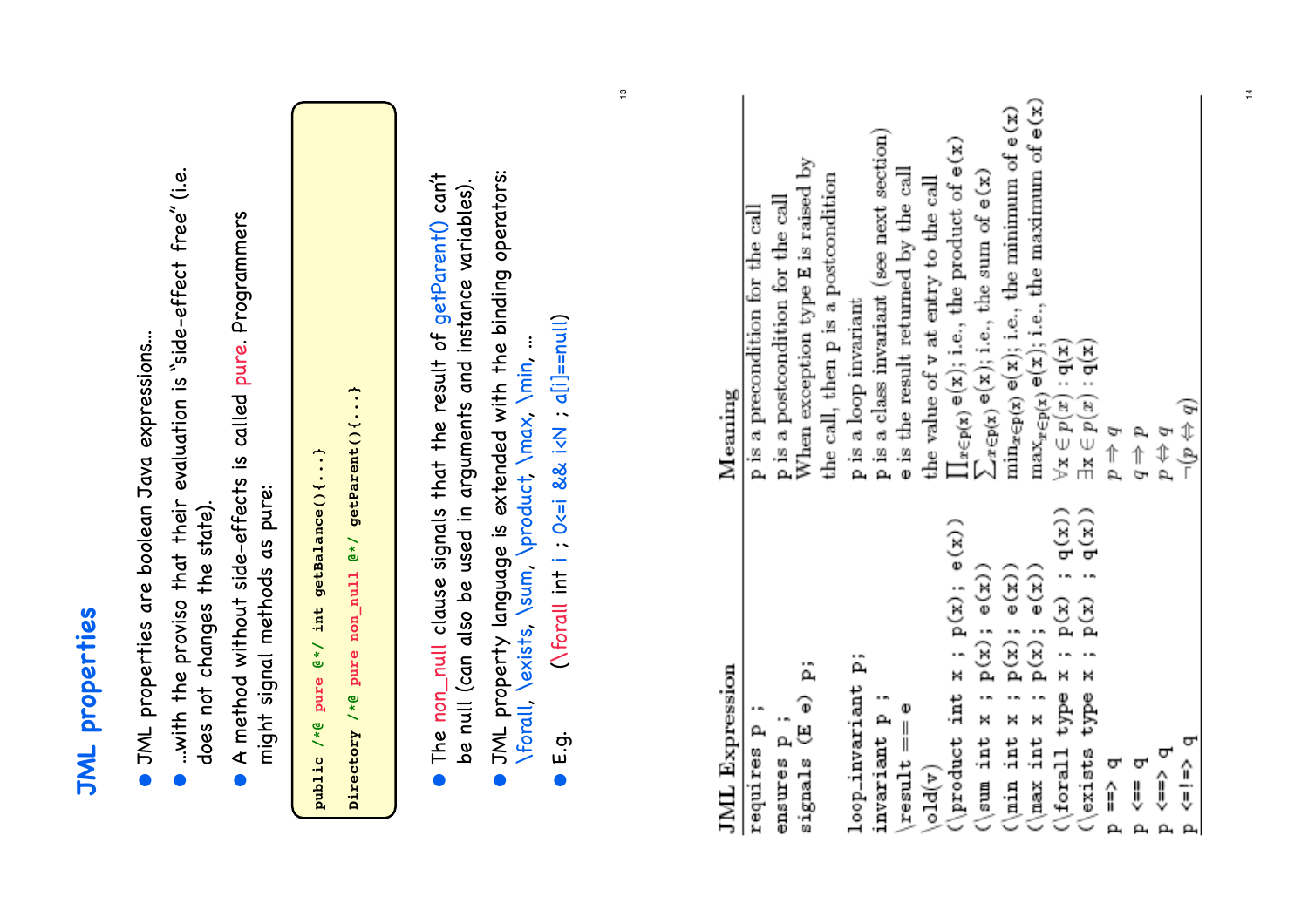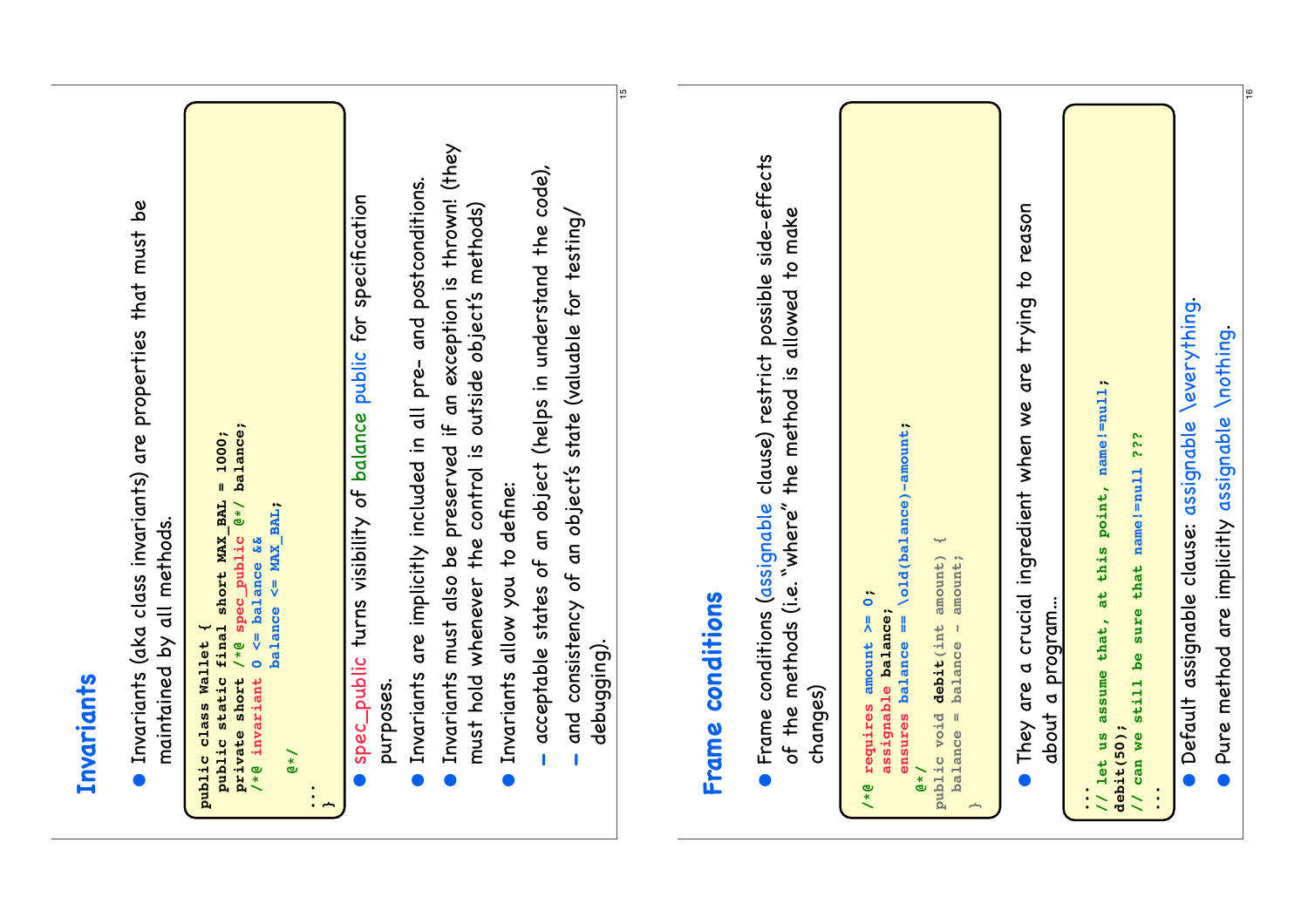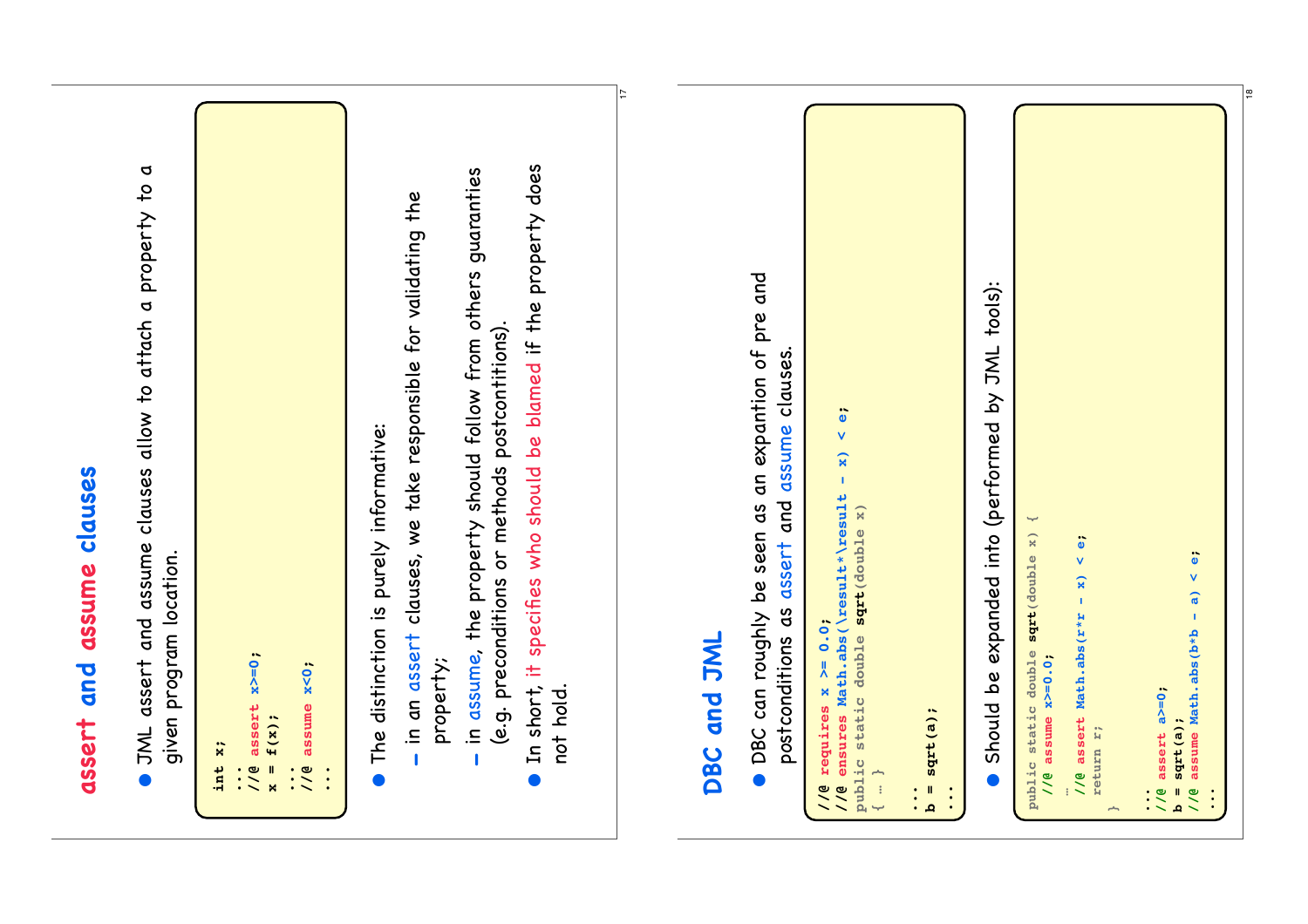

 When reasoning about cycles, we need to annotate them with invariants (to establish what is their outcome) and variants (to • When reasoning about cycles, we need to annotate them with invariants (to establish what is their outcome) and variants (to establish their termination). establish their termination).

```
\bullet\!\!\!\sim f == (\product int j ; 1 <= j && j <= i ; j ) ;
                                                \overline{\phantom{0}}\overline{ }\ddot{\phantom{a}}\overline{\mathbf{H}}\frac{1}{2}\overline{ }\tilde{\mathbf{z}}\overline{r}\frac{1}{2}\overline{\phantom{a}}\ddot{\phantom{1}}\ddot{\phantom{1}}\leq n &&<br>== (\product int
                                  /*@ loop_invariant i <= n &&
                                \frac{1}{2}44loop_invariant
                                                               decreases n-i:
                                                                 decreases n-i;
                                                                                               Y
                                                                                               while ( i < n ) {
                                                                                               \overline{\phantom{0}}\begin{array}{c} n \\ \n\sqrt{1} \end{array} i = i + 1 ;
                                                                                                                               \ddot{\phantom{0}} f = f i ;
     \bulletint f = 1 ;
                   int i = 1 ;
                                                                                                                            \ddot{ }\frac{4}{\pi}\ddot{ }\ddot{\phantom{1}}\sim 4
                                                                                                                          \mathbf{H}while
   \ddot{\mathbf{H}}\ddot{\phantom{1}}@*/
\frac{1}{1}mH H
                                                                                                                                             }
```
- $\bullet$  A loop\_invariant express a property that is valid when the A loop\_invariant express a property that is valid when the control reaches the loop, and is preserved by it; control reaches the loop, and is preserved by it; •
- $\bullet$  The decreases clause expects an integer quantity (that decreses The decreases clause expects an integer quantity (that decreses during the loop) --- the loop variant. during the loop) --- the loop variant. •

|စ္

#### **JML tools JML tools**

 $\mathbb{R}$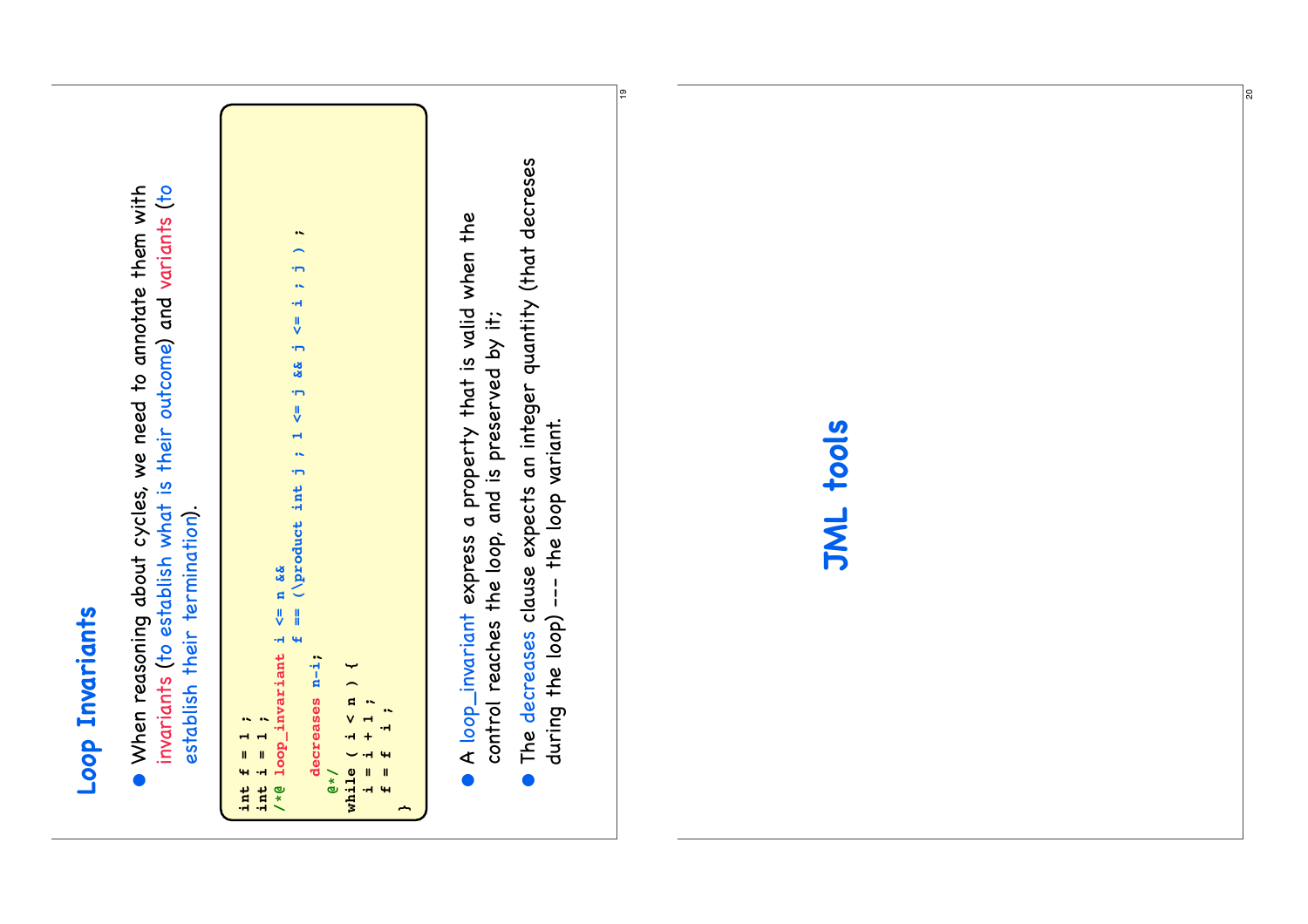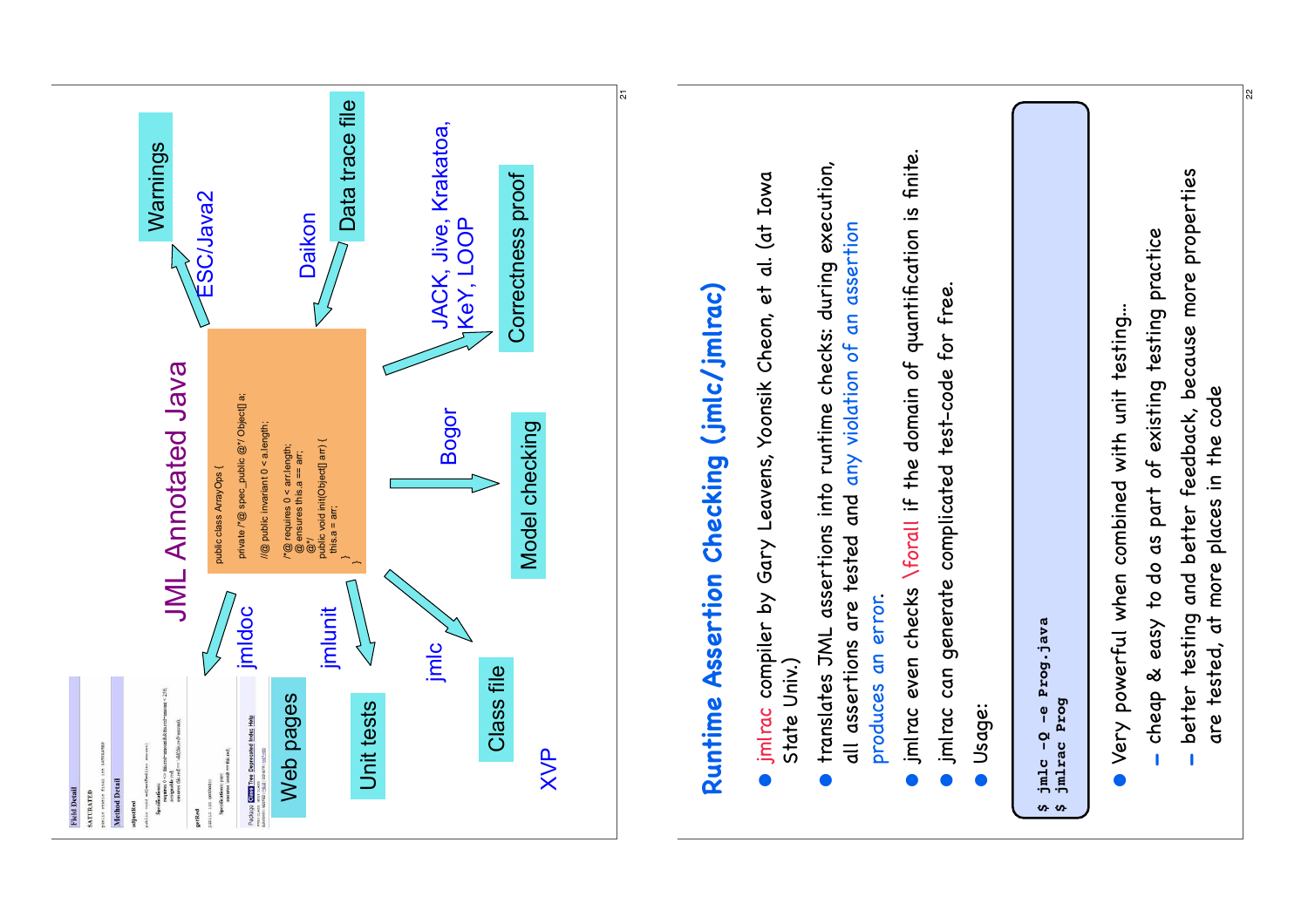| Static Checking (ESC/Java2)<br>Extended                                                                                                                                                                                                                                                                                      |
|------------------------------------------------------------------------------------------------------------------------------------------------------------------------------------------------------------------------------------------------------------------------------------------------------------------------------|
| and<br>extended by David Cok and Joe Kirini (Eastman Kodak Company,<br>was originally developed by Rustan Leino (DEC SRC),<br>University College Dublin).<br>ESC/Java<br>$\bullet$                                                                                                                                           |
| static checking = fully automated program verification,<br>with some compromises to achieve full automation.<br>Extended<br>$\bullet$                                                                                                                                                                                        |
| It verifies the code at compile time:<br>$\bullet$                                                                                                                                                                                                                                                                           |
| generates proof-obligations from the annotated code;                                                                                                                                                                                                                                                                         |
| generated<br>uses an automated prover (Simplify) to check if<br>conditions are provable.                                                                                                                                                                                                                                     |
| But, since it is intended to be run in a fully automated manner, has<br>some shortcomings:<br>$\bullet$                                                                                                                                                                                                                      |
| are<br>that<br>it is not complete - ESC/Java may warn of errors<br>impossible;                                                                                                                                                                                                                                               |
| it is not sound - ESC/Java may miss an error that is actually<br>present.<br>$\mathbf{I}$                                                                                                                                                                                                                                    |
| but finds lots of potential bugs quickly (good at proving absence of<br>runtime exceptions and verifying relatively simple properties).<br>$\bullet$                                                                                                                                                                         |
| ೫                                                                                                                                                                                                                                                                                                                            |
| ESC/Java2<br>Using                                                                                                                                                                                                                                                                                                           |
| ESC/Java2 can be used:<br>tool;<br>stand-alone<br>$\sigma$<br>ds                                                                                                                                                                                                                                                             |
| Prog.java<br>escjava2<br>w.                                                                                                                                                                                                                                                                                                  |
| passed<br>total]<br>$\frac{17264696}{17264696}$ bytes]<br>17264696 bytes<br>U)<br>Prog: Prog()<br>$\boldsymbol{\omega}$<br>0.033<br>warning<br>[1.723]<br>$\overline{\phantom{0}}$                                                                                                                                           |
| an eclipse plugin (real-time verification)<br>g<br>Q                                                                                                                                                                                                                                                                         |
| obs.: default loop treatment is very primitive (escjava unfolds its<br>Possible problems detected during analysis are always referred as<br>--- the programmer should judge their pertinence (real<br>problem, lack of capability to derive the property, )<br>definition a small number of times).<br>warnings<br>$\bullet$ |

 $\mathbb{Z}$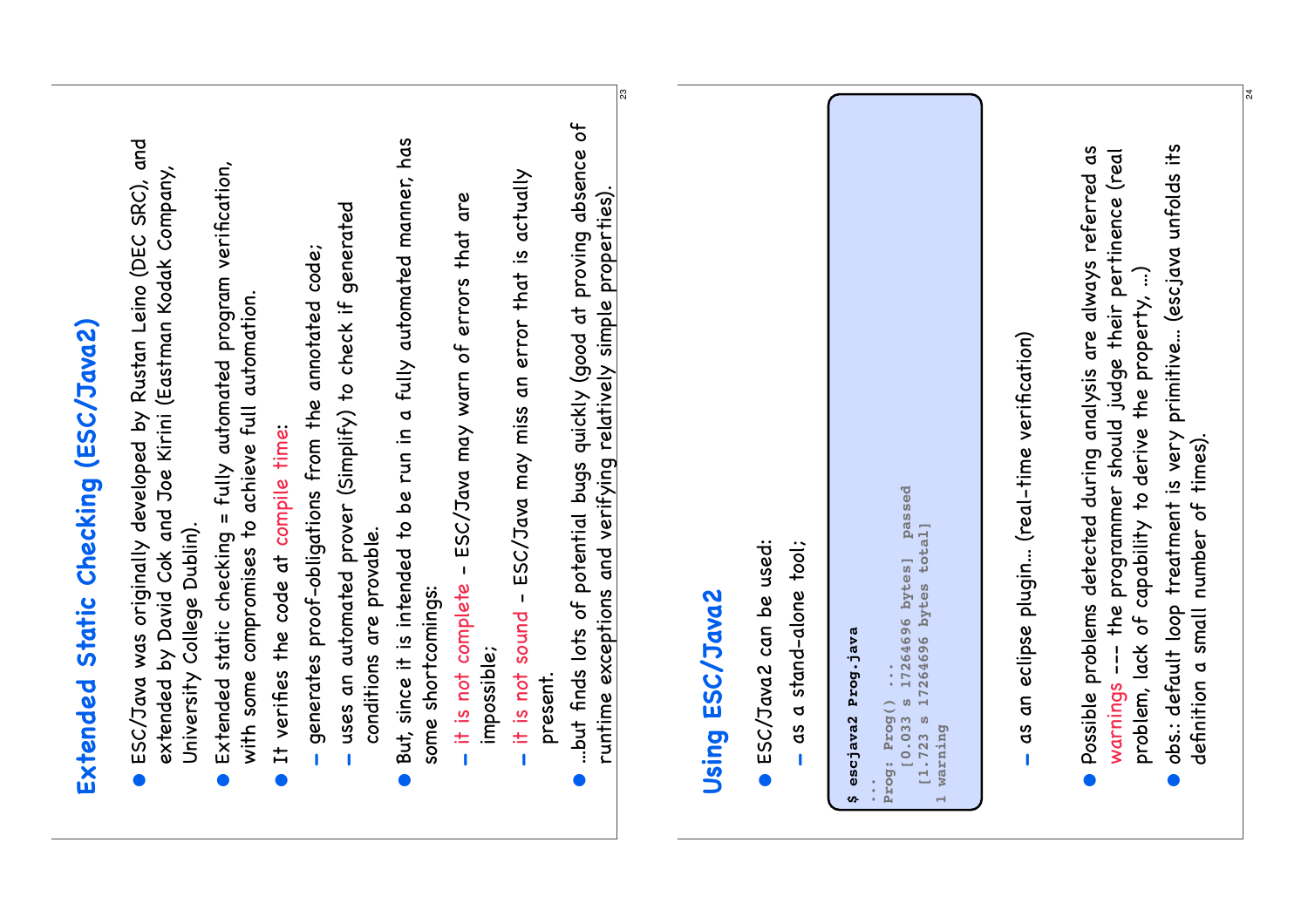| But, as soon as we depend on complex properties, ESC/Java2 is no<br>perfomance penalty, but that is something admissible in a testing<br>longer able to deal with them. Jmlrac can (maybe with a greater<br>ESC/Java2 provides higher degree of confidence.<br>testing are only as good as the test suite;<br>phase). | Both tools are available for the major operating systems (macosx,<br>Tool Download and Instalation<br>linux, windows, ) |
|-----------------------------------------------------------------------------------------------------------------------------------------------------------------------------------------------------------------------------------------------------------------------------------------------------------------------|-------------------------------------------------------------------------------------------------------------------------|
|                                                                                                                                                                                                                                                                                                                       |                                                                                                                         |
|                                                                                                                                                                                                                                                                                                                       |                                                                                                                         |

- http://www.jml-specs.org (Download section) http://www.jml-specs.org (Download section)
- **ESC/Java2** standalone tool: ESC/Java2 standalone tool:
- http://kind.ucd.ie/products/opensource/ESCJava2/ http://kind.ucd.ie/products/opensource/ESCJava2/
- · ESC/Java2 Eclipse plugin (eclipse update site): ESC/Java2 Eclipse plugin (eclipse update site):
- http://kind.ucd.ie/products/opensource/ESCJava2/escjava-eclipse/updates http://kind.ucd.ie/products/opensource/ESCJava2/escjava-eclipse/updates

26